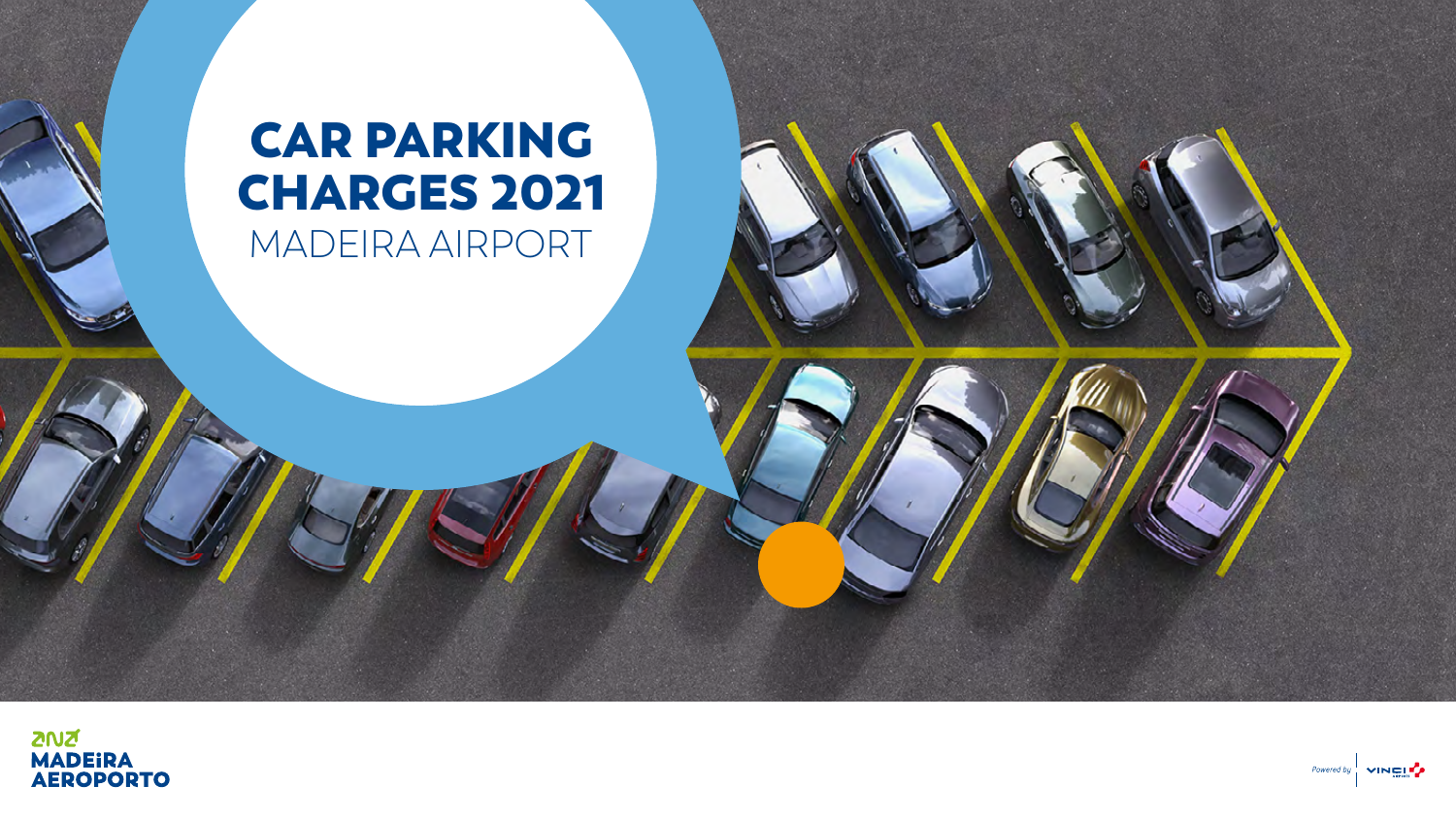MADEIRA AIRPORT

| <b>COUNTER</b>                                     | <b>Car Park</b><br>Product<br>Segment<br>Charge | P <sub>0</sub><br>$\overline{\phantom{0}}$<br>Rot Cars<br>$\sim$ | P0<br>Rot Heavy Vehicles | <b>P1</b><br>Rot / Permit<br>$-$ | P7<br>Rot /Permit<br>$-$ | P <sub>8</sub><br>Rot /Permit<br>$\sim$ |
|----------------------------------------------------|-------------------------------------------------|------------------------------------------------------------------|--------------------------|----------------------------------|--------------------------|-----------------------------------------|
| First two units of 15 minutes (value per fraction) |                                                 | 0,85                                                             | 0,90                     | 0,85                             | 0,60                     | $0,60 (*)$                              |
| Remaining Units of 15 minutes (value per fraction) |                                                 | 0,85                                                             | 0,90                     | 0,85                             | 0,60                     | $0,60 (*)$                              |
| Maximum daily                                      |                                                 | 18,50                                                            | 19,00                    | 18,50                            | 8,50                     | 8,50                                    |
| Loss of ticket (daily value)                       |                                                 | 65,00                                                            | 65,00                    | 65,00                            | 65,00                    | 65,00                                   |
| First 60 minutes                                   |                                                 |                                                                  |                          |                                  | Grátis                   | Grátis                                  |

(\*) - Rate to be charged from the first 60 minutes.

| ONLINE BOOKING               | P <sub>0</sub><br>Express<br>Net<br>Net | P1<br>Express<br>Net<br>Net | P7<br>Low Cost<br>Net<br>Net |
|------------------------------|-----------------------------------------|-----------------------------|------------------------------|
| Maximum daily (*)            | 12,95                                   | 12,95                       | 5,95                         |
| Loss of ticket (daily value) | 65,00                                   | 65,00                       | 65,00                        |

(\*) - After the daily rate, for each hour, is charged the sum of the 15min periods of the first hour of rotation.

Euros VAT Incl.

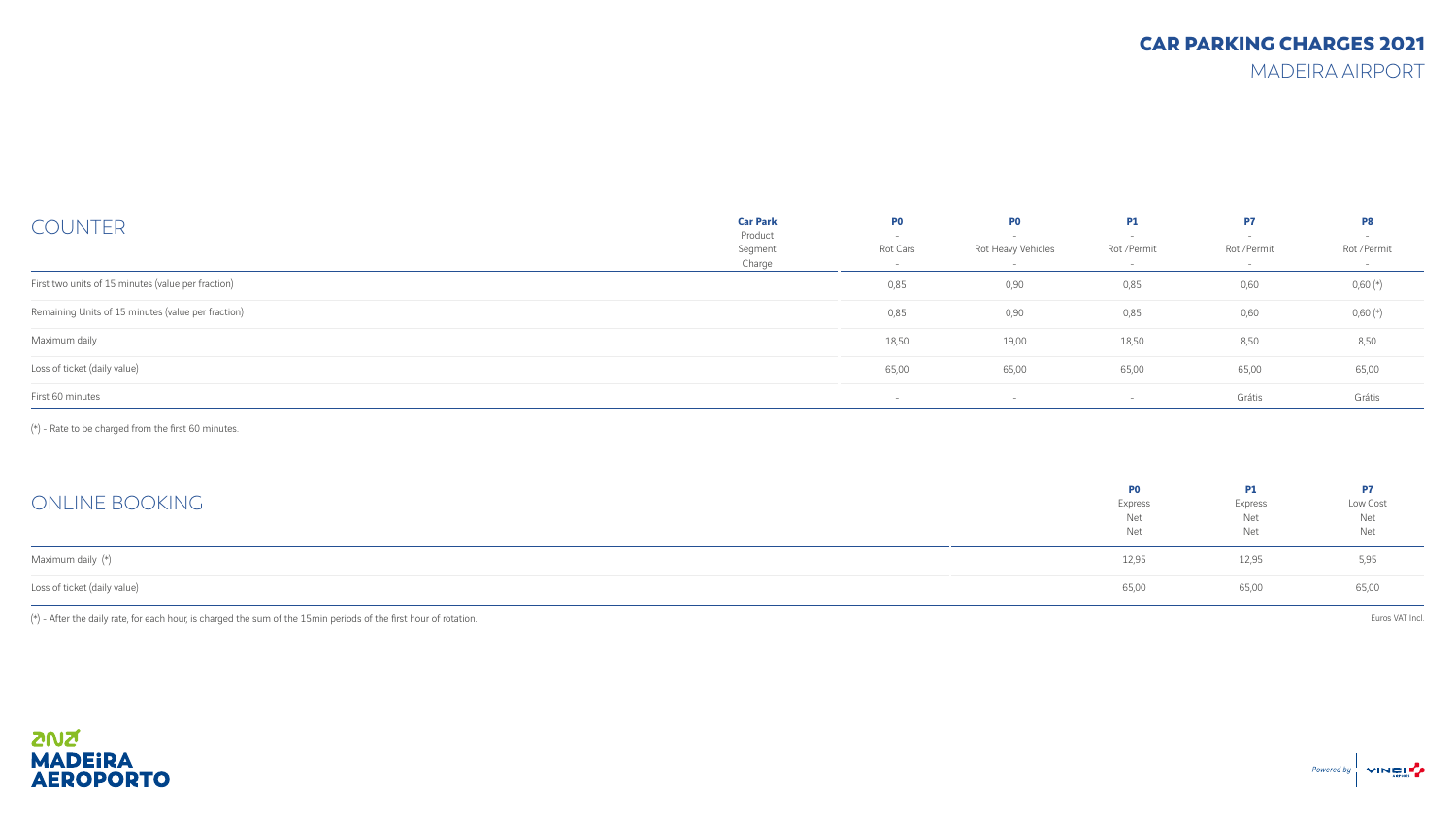MADEIRA AIRPORT

| <b>PERMITS</b>                     |                 | <b>Car Park</b><br>Product<br>Segment<br>Charge | P <sub>0</sub><br>$\sim$<br>Rot Cars<br>$\sim$ | P <sub>0</sub><br>Express<br>Net<br>Net | P <sub>0</sub><br>$\overline{a}$<br>Rot Heavy<br>Vehicles | P1<br>$\sim$<br>Rot /Permit<br>$\sim$ | <b>P1</b><br>Express<br>Net<br>Net | <b>P2</b><br>$\sim$<br>Permits<br>$\sim$ | <b>P2.1</b><br>$\sim$<br>Permits<br>$\sim$ | <b>P5</b><br>$\sim$<br>Rot /Permit<br>$\sim$ | <b>P6</b><br>$\sim$<br>RAC N/L<br>$\sim$ | P7<br>$\sim$<br>Rot /Permit<br>$\sim$ | P7<br>Low Cost<br>Net<br>Net | P9<br>$\sim$<br>Permits<br>$\sim$ | P Cargo<br>Permits<br>$\sim$ |
|------------------------------------|-----------------|-------------------------------------------------|------------------------------------------------|-----------------------------------------|-----------------------------------------------------------|---------------------------------------|------------------------------------|------------------------------------------|--------------------------------------------|----------------------------------------------|------------------------------------------|---------------------------------------|------------------------------|-----------------------------------|------------------------------|
| Public                             | Month           |                                                 | $\sim$                                         | $\sim$                                  | $\overline{a}$                                            | 189,00                                | $\sim$                             | 134,00                                   | 134,00                                     | 86,00                                        | 99,00                                    | 99,00                                 | $\sim$                       | 134,00                            | $\sim$                       |
|                                    | Quarter         |                                                 | $\sim$                                         | $\sim$                                  | $-$                                                       | 366,00                                | $\sim$                             | 268,00                                   | 268,00                                     | 161,00                                       | 189,00                                   | 189,00                                | $\sim$                       | 268,00                            | $\sim$                       |
|                                    | 6 month         |                                                 | $\sim$                                         | $\sim$                                  | $\overline{a}$                                            | 555,00                                | $\sim$                             | 395,00                                   | 395,00                                     | 260,00                                       | 315,00                                   | 315,00                                | $\sim$                       | 395,00                            | $\sim$                       |
|                                    | Anual           |                                                 | $\sim$                                         | $\sim$                                  | $-$                                                       | 951,00                                | $\sim$                             | 727,00                                   | 727,00                                     | 440,00                                       | 499,00                                   | 499,00                                | $\sim$                       | 727,00                            | $\sim$                       |
| <b>Staff Ind</b>                   | Month           |                                                 |                                                |                                         | $\sim$                                                    | 94,50                                 | $\sim$                             | 67,00                                    | 67,00                                      | 43,00                                        | 49,50                                    | 49,50                                 | $\sim$                       | 67,00 (*)                         | 60,00                        |
|                                    | Quarter         |                                                 | $\sim$                                         | $\sim$                                  | $-$                                                       | 183,00                                | $\sim$                             | 134,00                                   | 134,00                                     | 80,50                                        | 94,50                                    | 94,50                                 | $\sim$                       | 134,00 (*)                        | 110,00                       |
|                                    | 6 month         |                                                 | $\sim$                                         | $\sim$                                  | $-$                                                       | 277,50                                | $\sim$                             | 197,50                                   | 197,50                                     | 130,00                                       | 157,50                                   | 157,50                                | $\sim$                       | 197,50 (*)                        | 180,00                       |
|                                    | Anual           |                                                 | $\sim$                                         | $\sim$                                  | $\sim$                                                    | 475,50                                | $\sim$                             | 363,50                                   | 363,50                                     | 220,00                                       | 249,50                                   | 249,50                                | $\sim$                       | $363,50 (*)$                      | 250,00                       |
| <b>Rac Permit</b>                  | Month           |                                                 | 122,0                                          | $\sim$                                  |                                                           | $\sim$                                |                                    |                                          | $\overline{\phantom{a}}$                   |                                              |                                          | $\overline{\phantom{a}}$              |                              |                                   | $\sim$                       |
|                                    | Quarter         |                                                 | 365,0                                          | $\sim$                                  |                                                           |                                       |                                    |                                          |                                            |                                              |                                          |                                       |                              |                                   | $\overline{\phantom{a}}$     |
|                                    | 6 month         |                                                 | 730,0                                          | $\sim$                                  |                                                           | $\overline{\phantom{a}}$              |                                    |                                          | $\overline{\phantom{a}}$                   |                                              |                                          | $\overline{\phantom{a}}$              | $\sim$                       |                                   | $\overline{\phantom{a}}$     |
|                                    | Anual           |                                                 | 1460,0                                         | $\sim$                                  | $\sim$                                                    | $\sim$                                | $\sim$                             | $\sim$                                   | $\sim$                                     | $\sim$                                       | $\sim$                                   | $\sim$                                | $\sim$                       | $\sim$                            | $\overline{\phantom{a}}$     |
| <b>Credipark Card</b>              | Issuing of card |                                                 | 12,50                                          | $\sim$                                  | 12,50                                                     | 12,50                                 | $\overline{\phantom{a}}$           |                                          | $\sim$                                     | $\overline{\phantom{a}}$                     |                                          | $\overline{\phantom{a}}$              |                              |                                   | $\overline{\phantom{a}}$     |
|                                    | Minimum top-up  |                                                 | 20,00                                          | $\sim$                                  | 20,00                                                     | 20,00                                 | $\sim$                             |                                          | $\sim$                                     | $\sim$                                       |                                          | $\sim$                                | $\sim$                       |                                   | $\sim$                       |
| <b>Cost of issuing Permit card</b> |                 |                                                 | 12,50                                          | 12,50                                   | 12,50                                                     | 12,50                                 | 12,50                              | 12,50                                    | 12,50                                      | 12,50                                        | 12,50                                    | 12,50                                 | 12,50                        | 12,50                             | 12,50                        |
|                                    |                 |                                                 |                                                |                                         |                                                           |                                       |                                    |                                          |                                            |                                              |                                          |                                       |                              |                                   |                              |

(\*) - Rates available for private vehicles of official entities, in a Pool regime. Euros VAT Incl.

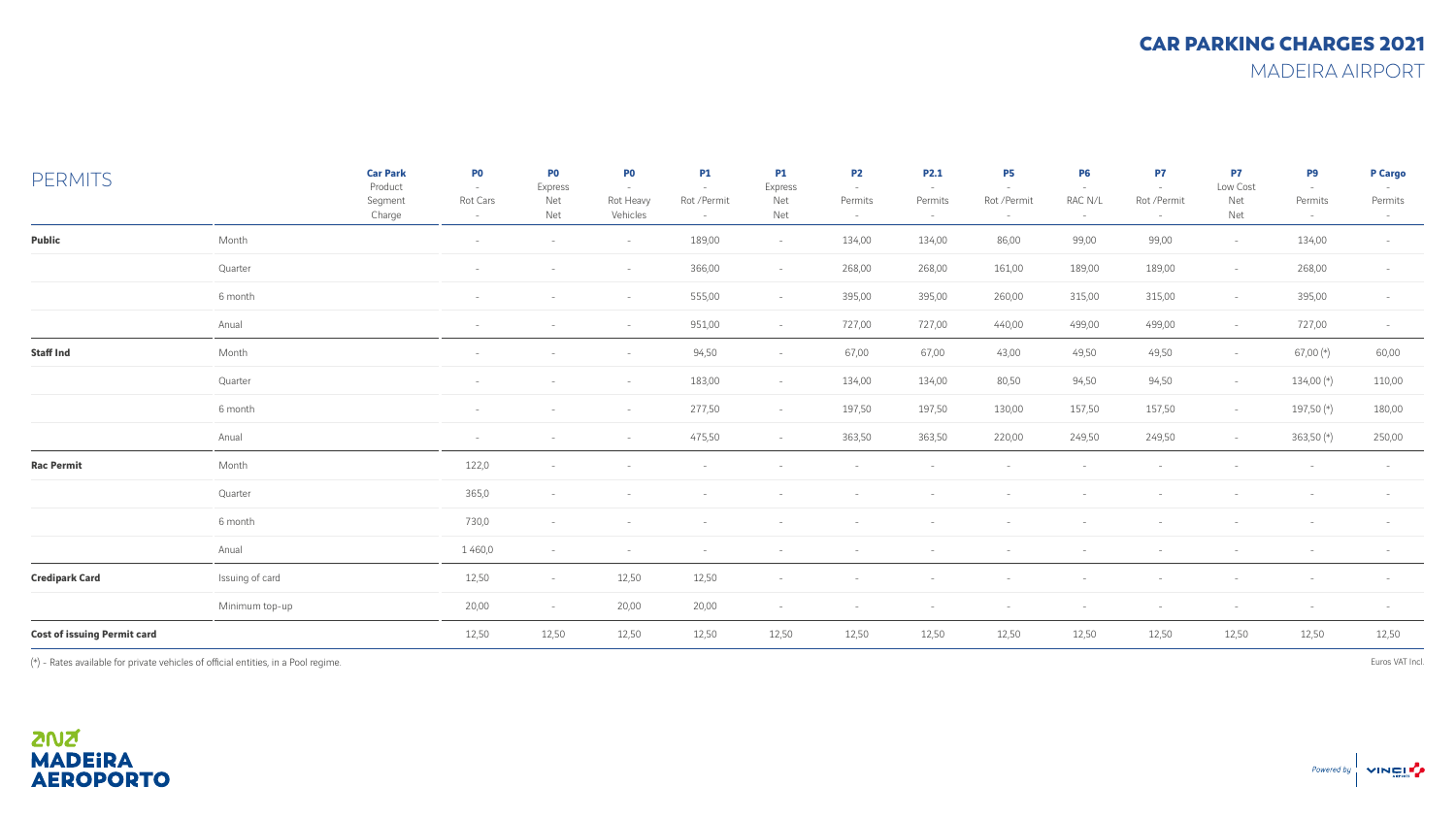MADEIRA AIRPORT

| RAC WITHOUT FACILITIES<br><b>PERMITS</b> |                                                       | <b>Car Park</b><br>Product<br>Segment<br>Charge | <b>P6</b><br>$\sim$<br>RAC N/L<br>$\sim$ |
|------------------------------------------|-------------------------------------------------------|-------------------------------------------------|------------------------------------------|
| Vehicles                                 | Month                                                 |                                                 | 34,00                                    |
|                                          | Quarter                                               |                                                 | 102,00                                   |
|                                          | 6 month                                               |                                                 | 204,00                                   |
|                                          | Anual                                                 |                                                 | 408,00                                   |
|                                          | Each 15 min. After the initial 60 min. (24:00- 18:00) |                                                 | 1,00                                     |
|                                          | Each 15 min. After the initial 60 min. (18:00-24:00)  |                                                 | 0,30                                     |
| Shuttle                                  | Anual                                                 |                                                 | 16 500,00                                |
|                                          | Each 15 min. After the initial 60 min. (24:00- 18:00) |                                                 | 1,50                                     |
|                                          | Each 15 min. After the initial 60 min. (18:00-24:00)  |                                                 | 1,50                                     |
| <b>Cost of issuing Permit card</b>       |                                                       |                                                 | 12,50                                    |

### RAC WITHOUT FACILITIES USING A TICKET (VEHICLES ONLY)

| <b>Vehicles</b> | 0 - 60 Minutes - this sum is divided into 2 payments of 4.50 (pickup and return) | 9,00 |
|-----------------|----------------------------------------------------------------------------------|------|
|                 | Each 15 min. After the initial 60 min. (24:00- 18:00)                            | 1,00 |
|                 | Each 15 min. After the initial 60 min. (18:00-24:00)                             | 0,30 |

Euros VAT Incl.